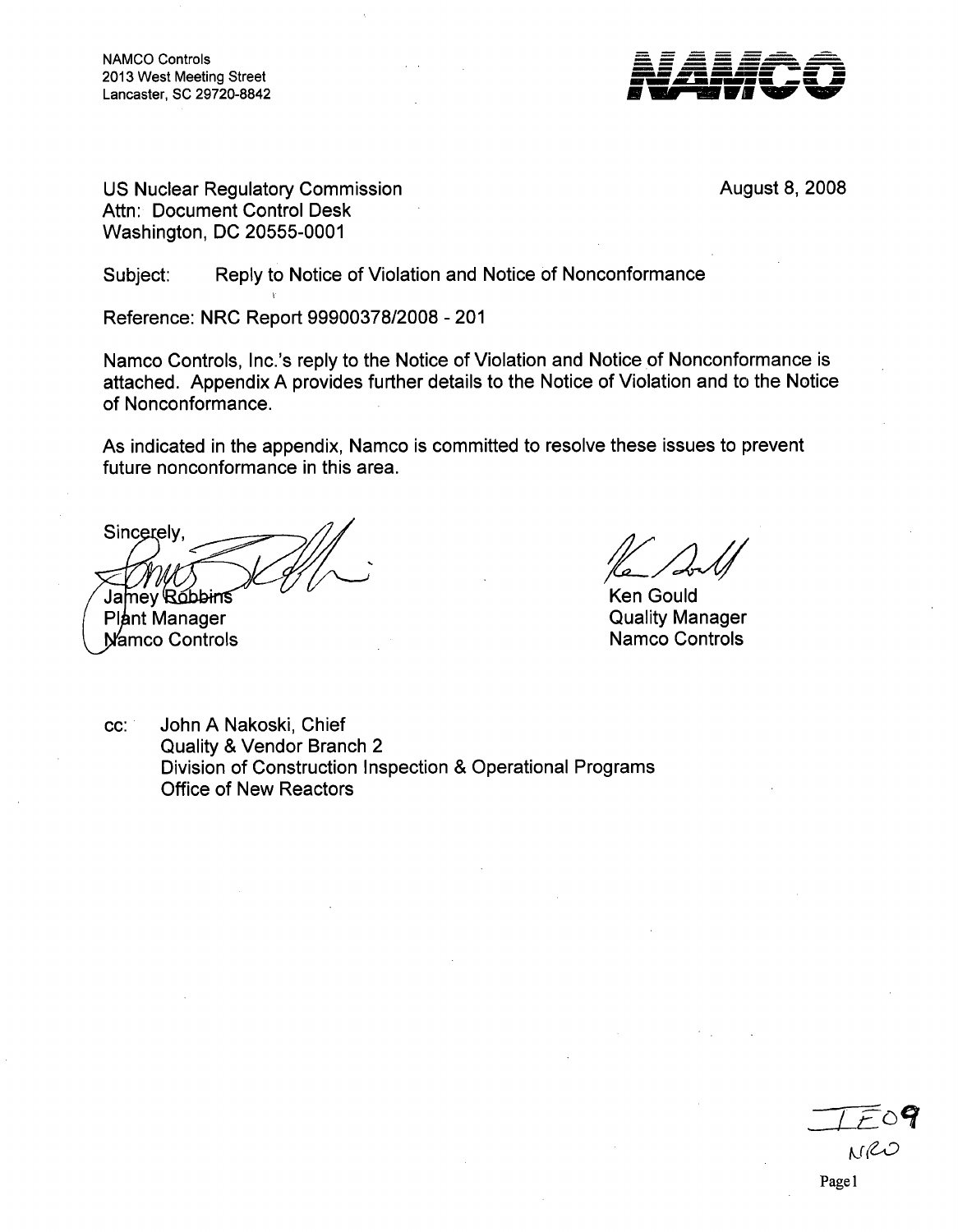# Appendix **A**

The purpose of this document is to provide further details to Namco's response to U.S. Nuclear Regulatory Commission Inspection Report 99900378/2008-201.

# A. Notice of Violation **9900378/2008-201-02**

Namco Standard Practice (NSP) 60-0012, "Reporting of Defects Per 10 CFR Part 21, " did not provide adequate procedural guidance to meet the requirements of 10 CFR Part 21:

As part of the corrective action, the ordering system was updated to include the modified requirements. The staff is concerned that the lack of training regarding these changes to Namco's ordering system may result in personnel not recognizing the importance of this modification when generating purchase orders that are submitted to qualified Appendix B suppliers.

## Additional Explanation

**1.** Training was conducted with affected individuals.

## Corrective Action

Training was conducted with all affected persons.

## Date for Full Compliance

Full compliance was achieved on Aug **7, 2008.**

# B. Notice of Nonconformance **9900378/2008-201-03**

The **NON** was associated with Namco's failure to verify vendor's control of critical characteristics during commercial grade surveys. Namco's response stated that supplier surveys will specifically state the critical characteristics that must be verified. The NRC staff is concerned that the survey is still not including the component that those characteristics apply to.

#### Additional Explanation

1. Namco is using the NUPIC survey checklist which has a section that must be filled out regarding the product or service that is being provided.

#### Corrective Action

Namco changed to the NUPIC commercial grade survey checklist which includes the critical characteristics and the product or service that is being provided.

# Date for Full Compliance

Full compliance was achieved on May 2, 2008.